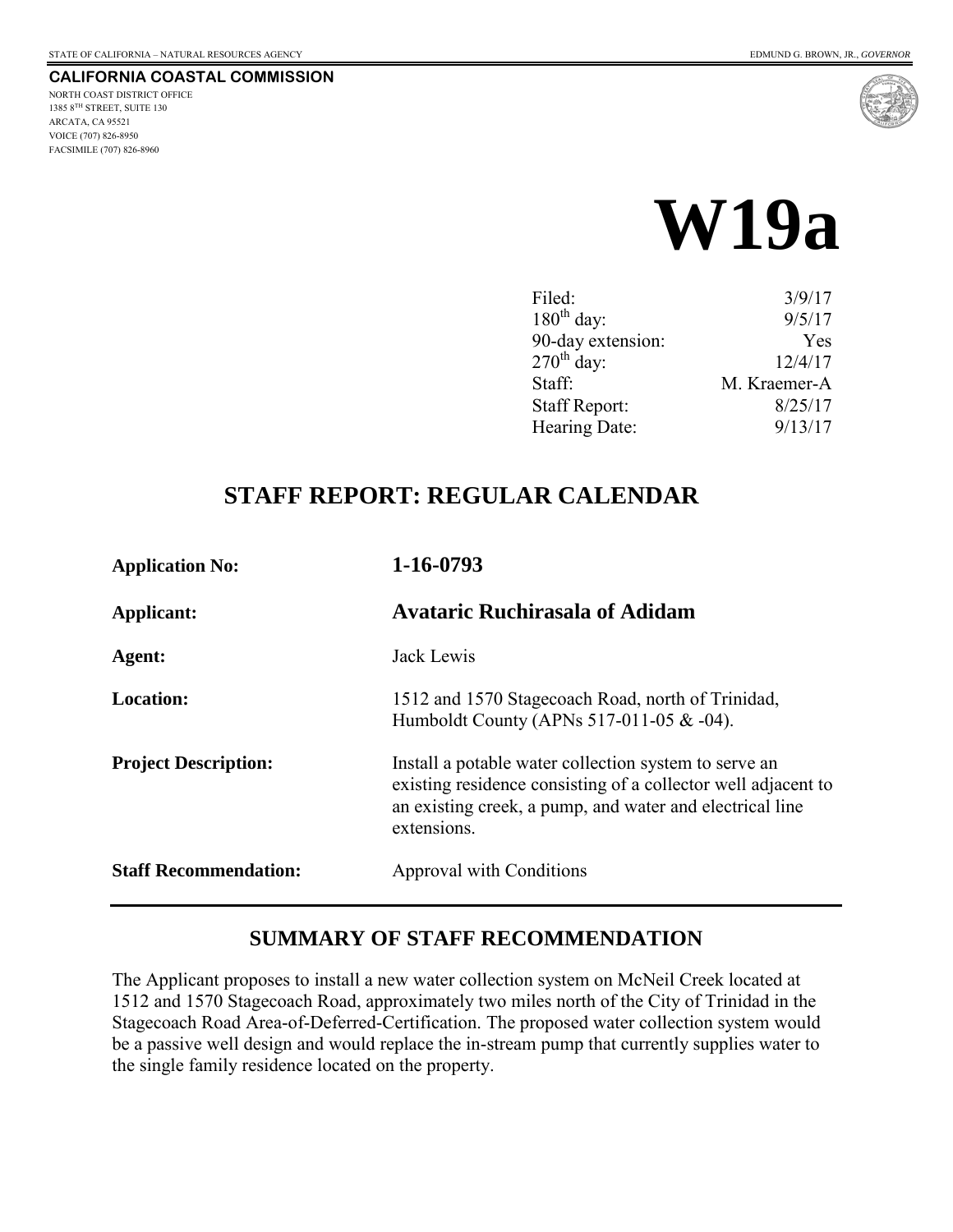Violations of the Coastal Act exist on the subject property including, but not limited to, the existing potable water system for the property, which consists of an in-creek pump and associated above-ground piping that was installed without the benefit of a CDP in 2005. Approval of this application pursuant to the staff recommendation will require the Applicant to remove the existing in-creek pump and restore the creek back habitat to natural condition as required by **Special Condition 6.**

Staff believes this new project, with the attachment of certain special conditions, would be consistent with the policies of Chapter 3 of the Coastal Act. The project as conditioned would comprise an allowable use under Section 30236 for development that entails the "substantial alteration" of a coastal stream for which adequate protections and the best feasible mitigation measures have been included to protect coastal resources from significant adverse environmental impacts. To ensure the project is constructed using the best feasible mitigation measures and to monitor the forest creek-side vegetation post-construction, staff recommends **Special Condition 4** requiring the Applicant to comply with certain construction responsibilities and **Special Condition 5** requiring post-construction vegetation monitoring. To ensure the project minimizes impacts to the coastal stream habitat and to avoid over-drafting of the creek, staff recommends **Special Condition 3** limiting the withdrawal of water from McNeil Creek consistent with the restrictions placed by the State Water Resources Control Board and the California Department of Fish and Wildlife. To assure that potential future buyers have specific notice of the water supply intake limitations and special condition requirements attached to the properties prior to purchase, the Commission attaches **Special Condition 8** requiring a deed restriction to be recorded against the properties involved in the application.

Staff believes that the proposed development, as conditioned, is consistent with all applicable Chapter 3 policies of the Coastal Act. The motion to adopt the staff recommendation of **approval with special conditions** is found on [page 4](#page-3-0)**.**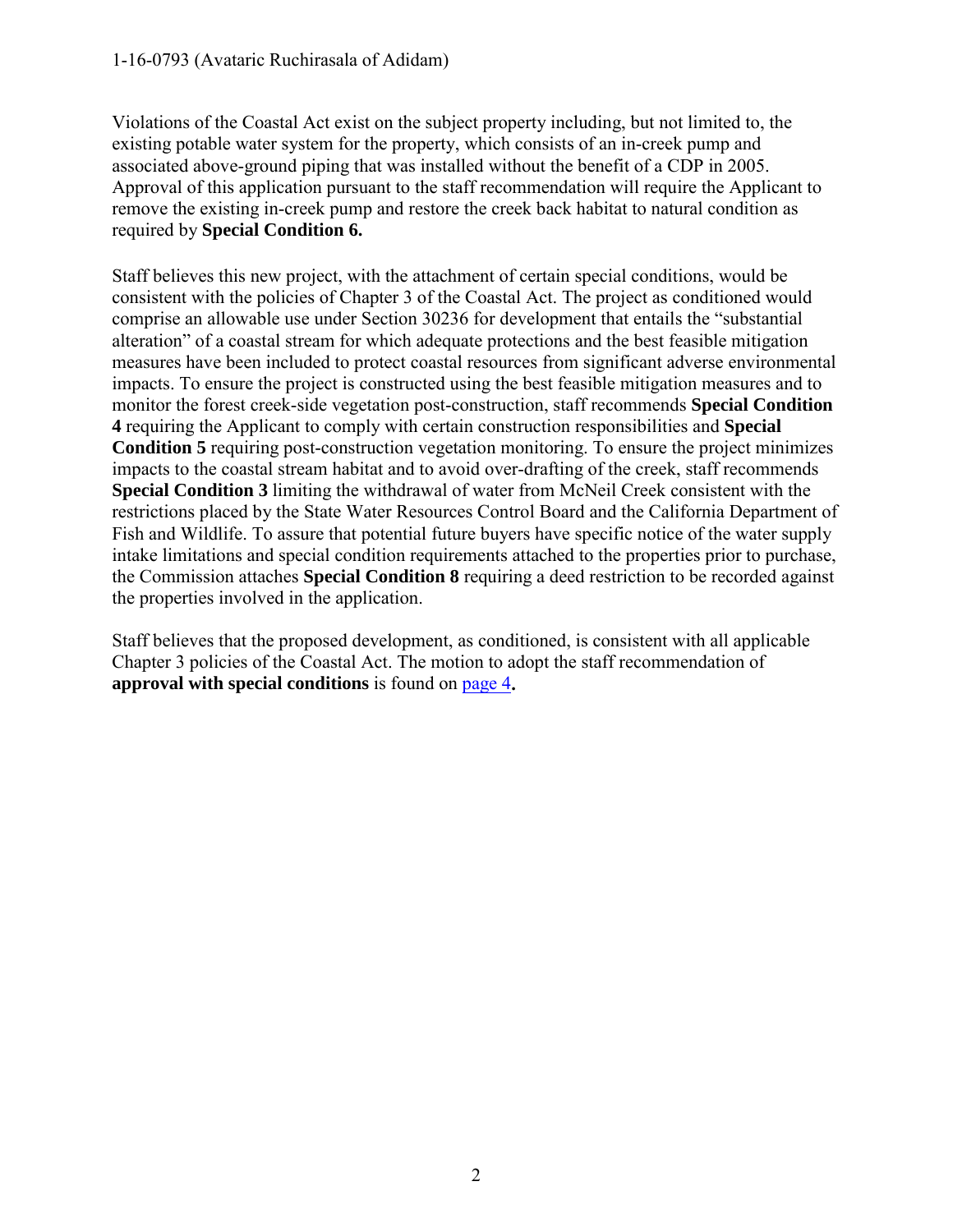## **TABLE OF CONTENTS**

| L.  |                |
|-----|----------------|
| Н.  | $\overline{4}$ |
| HL. |                |
| IV. |                |
|     |                |
|     |                |
|     |                |
|     |                |
|     |                |
|     |                |
|     |                |
|     |                |
|     |                |
|     |                |
|     |                |
|     |                |

#### **APPENDICES**

Appendix  $\overline{A}$  – Substantive File Documents

## **EXHIBITS**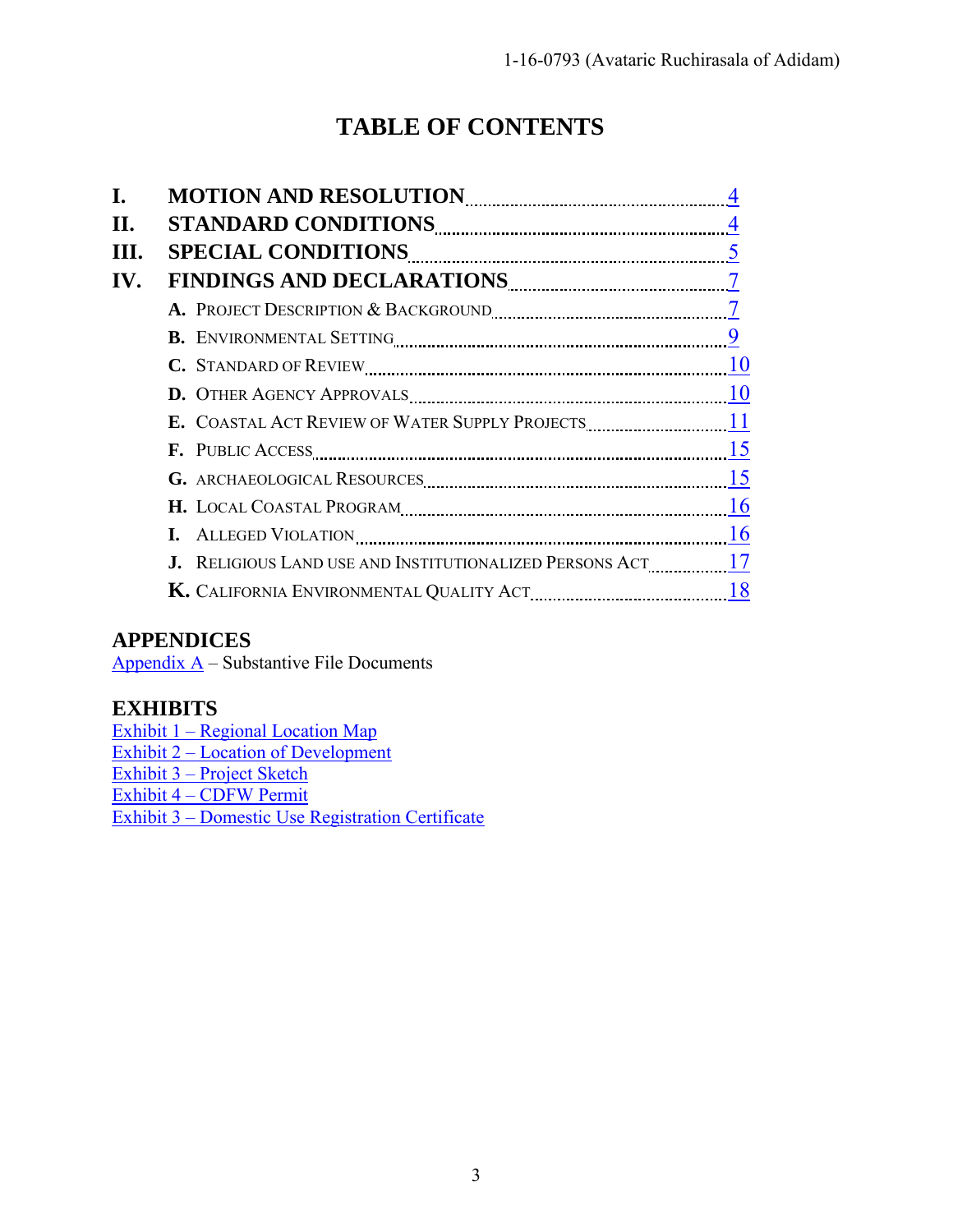### <span id="page-3-0"></span>**I. MOTION AND RESOLUTION**

The staff recommends that the Commission adopt the following resolution:

#### **Motion:**

*I move that the Commission approve Coastal Development Permit 1-16-0793 pursuant to the staff recommendation.* 

Staff recommends a **YES** vote on the foregoing motion. Passage of this motion will result in approval of the permit as conditioned and adoption of the following resolution and findings. The motion passes only by affirmative vote of a majority of the Commissioners present.

#### **Resolution:**

*The Commission hereby approves a coastal development permit for the proposed development and adopts the findings set forth below on grounds that the development as conditioned will be in conformity with the policies of Chapter 3 of the Coastal Act. Approval of the permit complies with the California Environmental Quality Act because either 1) feasible mitigation measures and/or alternatives have been incorporated to substantially lessen any significant adverse effects of the development on the environment, or 2) there are no further feasible mitigation measures or alternatives that would substantially lessen any significant adverse impacts of the development on the environment.* 

## <span id="page-3-1"></span>**II. STANDARD CONDITIONS**

This permit is granted subject to the following standard conditions:

- 1. **Notice of Receipt and Acknowledgment**. The permit is not valid and development shall not commence until a copy of the permit, signed by the permittee or authorized agent, acknowledging receipt of the permit and acceptance of the terms and conditions, is returned to the Commission office.
- 2. **Interpretation**. Any questions of intent of interpretation of any condition will be resolved by the Executive Director or the Commission.
- 3. **Assignment**. The permit may be assigned to any qualified person, provided assignee files with the Commission an affidavit accepting all terms and conditions of the permit.
- 4. **Terms and Conditions Run with the Land**. These terms and conditions shall be perpetual, and it is the intention of the Commission and the permittee to bind all future owners and possessors of the subject property to the terms and conditions.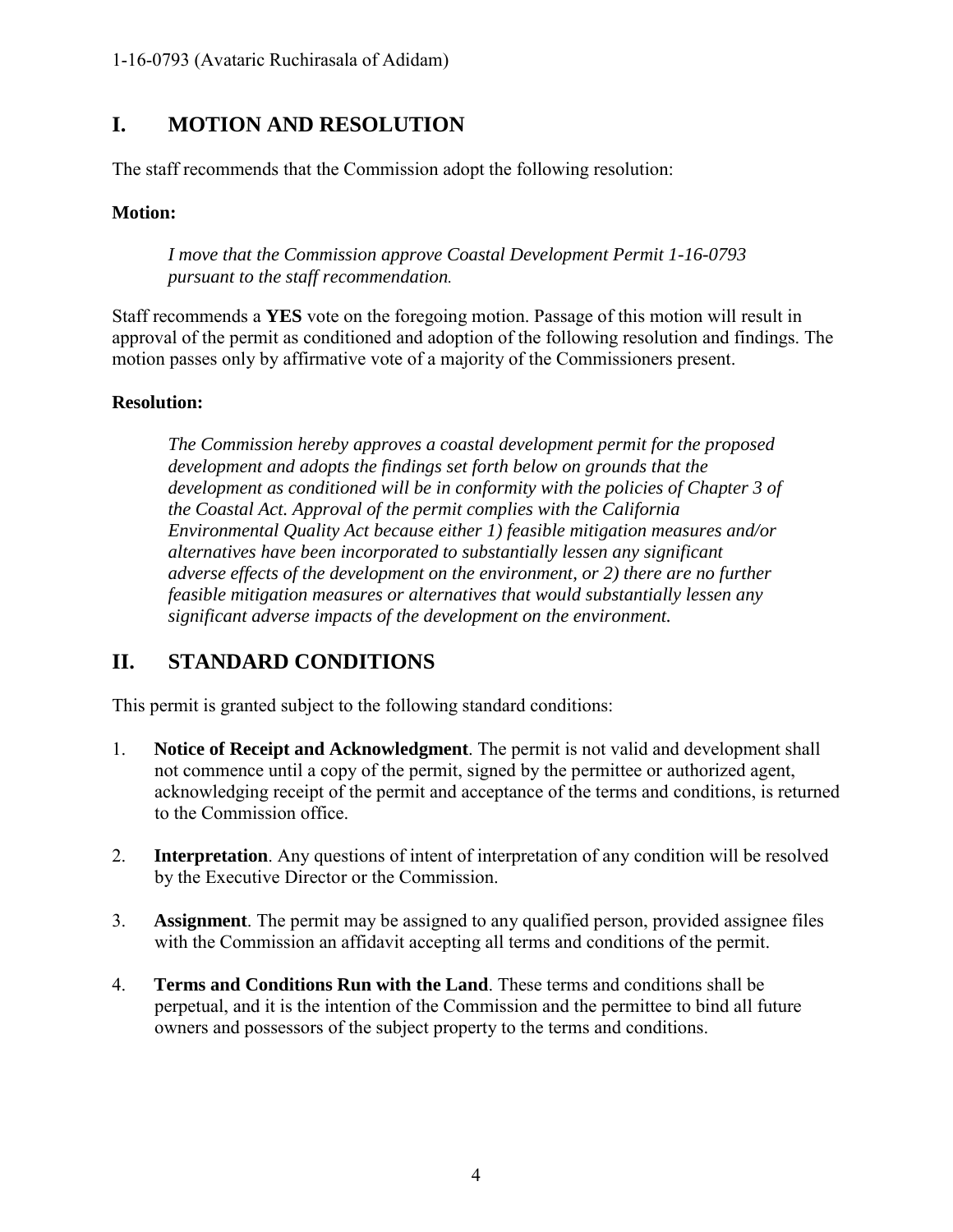## <span id="page-4-0"></span>**III. SPECIAL CONDITIONS**

This permit is granted subject to the following special conditions:

- 1. **North Coast Regional Water Quality Control Board Approval.** PRIOR TO COMMENCEMENT OF ANY CONSTRUCTION, the Permittee shall provide to the Executive Director a copy of a permit issued by the Regional Board, a letter of permission, or evidence that no permit or permission is required. The permittee shall inform the Executive Director of any changes to the project required by the Regional Board. Such changes shall not be incorporated into the project until the applicant obtains a Commission amendment to this coastal development permit, unless the Executive Director issues a written determination that no amendment is legally required.
- 2. **State Water Resources Control Board Approval.** PRIOR TO COMMENCEMENT OF ANY CONSTRUCTION, the permittee shall provide to the Executive Director a copy of a permit issued by the State Water Board, a letter of permission, or evidence that no permit or permission is required. The permittee shall inform the Executive Director of any changes to the project required by the Board. Such changes shall not be incorporated into the project until the applicant obtains a Commission amendment to this coastal development permit, unless the Executive Director issues a written determination that no amendment is legally required.
- 3. **Water System Standards and Limitations.** The water supply system authorized by this permit amendment shall be subject to the following performance standards and limitations on use:
	- A. The water appropriated shall not exceed 1,950 gallons per day from October 1 of each year to August 1 of the succeeding year, except for emergency fire suppression;
	- B. For the protection of riparian habitat and aquatic species, in and below the point of authorized water appropriation diversion, the Permittee shall bypass at least eighty percent (80%) of the surface flow of McNeil Creek at any time diversion for domestic use is occurring.
	- C. To ensure compliance with the water appropriation limits of A and B above, the permittee shall install a well flow meter to monitor the flow rate and total water diverted.
- 4. **Construction Responsibilities.** The permittee shall comply with the following construction-related Best Management Practices (BMPs):
	- A. Timing of Construction Activities
		- (i) Construction activities authorized by this permit shall be conducted during the period of June 1 through October 15 only.
		- (ii) All construction activities shall occur during periods of dry weather only.
	- B. Minimize Discharge of Construction Pollutants to Coastal Waters. BMPs shall include, at a minimum, all of the following: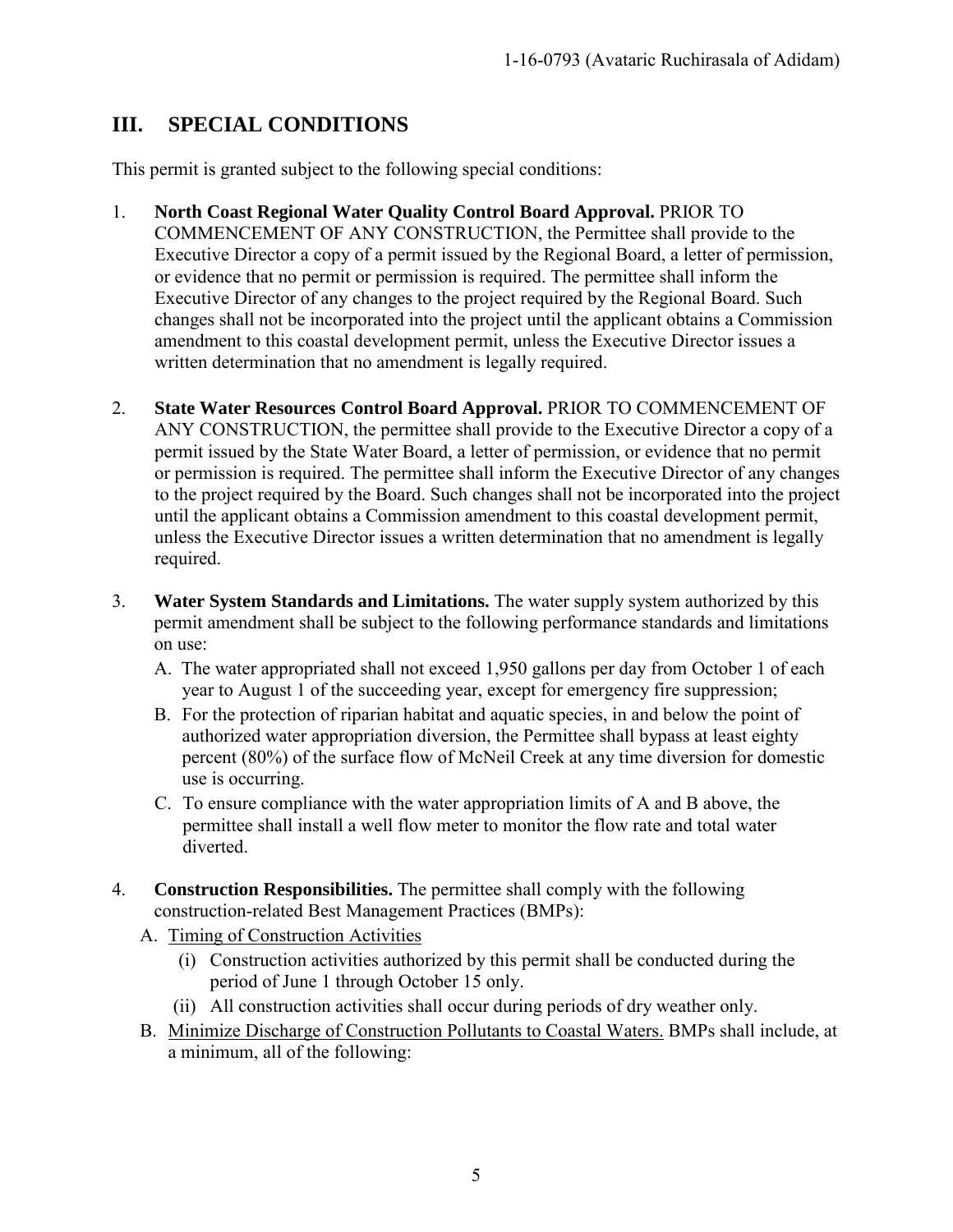- (i) Covering stockpiled construction materials, soil, and other excavated materials to prevent contact with rain, and protecting all stockpiles from stormwater runoff using temporary perimeter barriers.
- (ii) Proper disposal of all waste.
- (iii) Prompt removal of all construction debris from the work area.
- (iv) Avoiding work in flowing water by, as needed, constructing temporary coffer dams and bypassing flowing water in accordance with CDFW permit requirements.
- C. Minimize Erosion and Sediment Discharge. During construction, erosion and the discharge of sediment off-site or to coastal waters shall be minimized through the use of appropriate BMPs, including:
	- (i) Land disturbance during construction (e.g., clearing, grading, and cut-and-fill) shall be minimized.
	- (ii) Erosion control BMPs (such as mulch, soil binders, geotextile blankets or mats, or temporary seeding) shall be installed as needed to prevent soil from being transported by water or wind. Temporary BMPs shall be implemented to stabilize soil on graded or disturbed areas as soon as feasible during construction, where there is a potential for soil erosion to lead to discharge of sediment off-site or to coastal waters.
	- (iii) Sediment control BMPs (such as silt fences, fiber rolls, sediment basins, inlet protection, sand bag barriers, or straw bale barriers) shall be installed as needed to trap and remove eroded sediment from runoff, to prevent sedimentation of coastal waters.
- D. Minimize Other Impacts of Construction Activities. Other impacts of construction activities shall be minimized through the use of appropriate BMPs, including:
	- (i) The damage or removal of native vegetation (including trees, native vegetation, and root structures) during construction shall be minimized to achieve water quality benefits such as transpiration, vegetative interception, pollutant uptake, shading of waterways, and erosion control.
	- (ii) Soil compaction due to construction activities shall be minimized to retain the natural stormwater infiltration capacity of the soil.
	- (iii) The use of temporary erosion and sediment control products (such as fiber rolls, erosion control blankets, mulch control netting, and silt fences) shall not incorporate plastic netting (such as polypropylene, nylon, polyethylene, polyester, or other synthetic fibers) to prevent wildlife entanglement and plastic debris pollution.
- 5. **Vegetation and Habitat Restoration.** WITHIN 90 DAYS OF COMPLETION OF DEVELOPMENT AUTHORIZED BY CDP NO. 1-16-0793, the permittee shall submit, for the review and written approval of the Executive Director, a post-construction report, which includes photographs and evaluates the achievement of the proposed objectives of (1) reestablishing vegetation in all portions of the project area (including, but not limited to, temporary accessways and staging areas) designed to be re-established as forest and streamside habitats to a level of native plant coverage and density equivalent to existing vegetation coverage and density of the surrounding undisturbed areas and (2) removing the existing water system infrastructure (e.g., pump, sand bags, etc.) from McNeil Creek and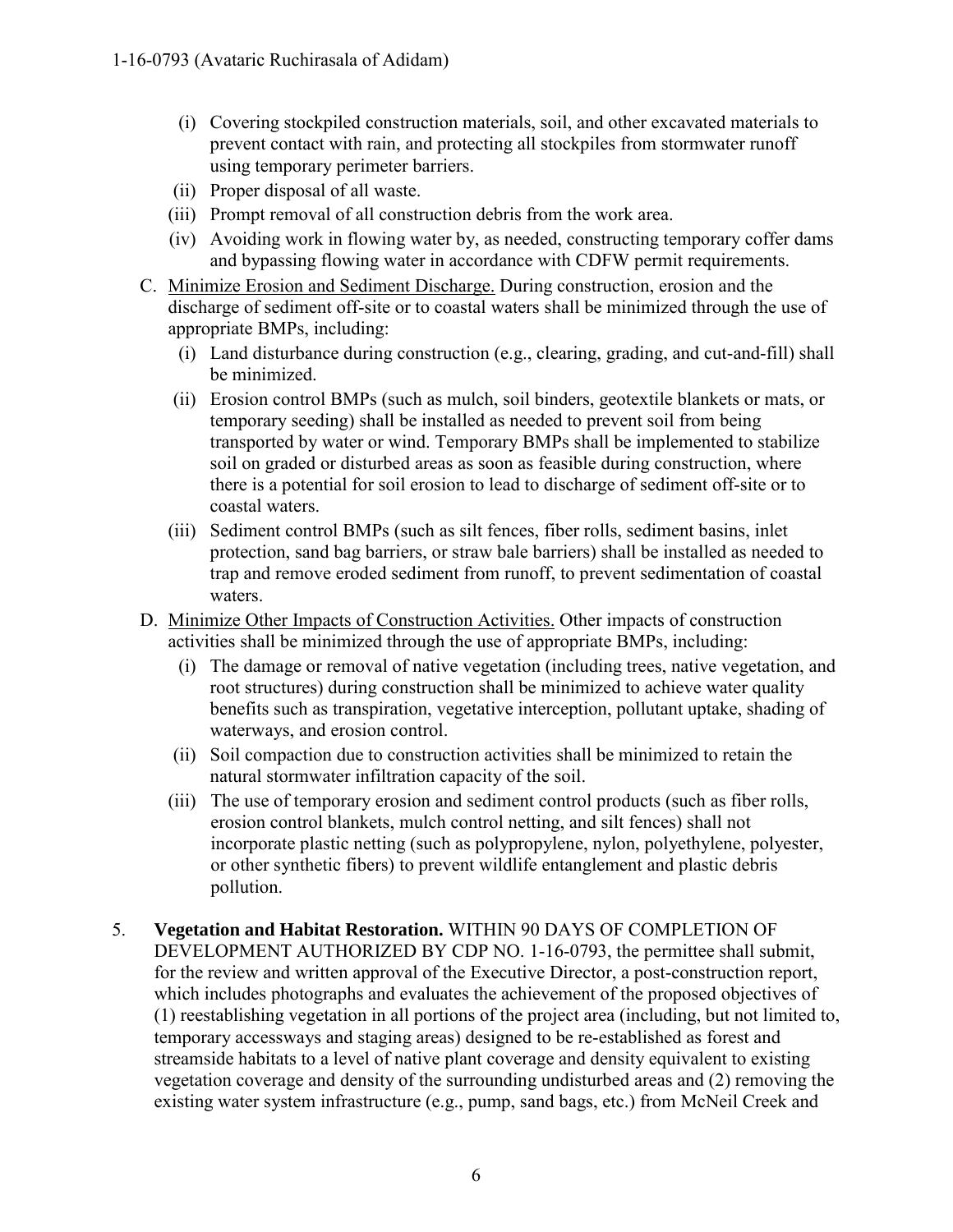restoring the creek habitat to natural conditions. If the report indicates that the revegetation of any of the disturbed areas, including the temporary access roads and staging areas, has not been successful, in part or in whole, the permittee shall submit a revised revegetation program to achieve the objective. The revised revegetation program shall require an amendment to Coastal Development Permit No. 1-16-0793.

- 6. **Protection of Archeological Resources**. If an area of cultural deposits or human remains is discovered during the course of the project, all construction shall cease and shall not recommence until a qualified cultural resource specialist, in consultation with the Yurok Tribe, analyzes the significance of the find and prepares a supplementary archaeological plan for the review and approval of the Executive Director, and either: (a) the Executive Director approves the Supplementary Archaeological Plan and determines that the Supplementary Archaeological Plan's recommended changes to the proposed development or mitigation measures are *de minimis* in nature and scope, or (b) the Executive Director reviews the Supplementary Archaeological Plan, determines that the changes proposed therein are not *de minimis*, and the permittee has thereafter obtained an amendment to CDP 1-16-0793.
- 7. **Deed Restriction Recordation of Permit Special Conditions.** PRIOR TO COMMENCEMENT OF ANY CONSTRUCTION, the Permittee shall submit to the Executive Director for review and approval documentation demonstrating that the permittee has executed and recorded against the parcel(s) governed by this permit a deed restriction, in a form and content acceptable to the Executive Director: (1) indicating that, pursuant to this permit, the California Coastal Commission has authorized development on the subject property, subject to terms and conditions that restrict the use and enjoyment of that property; and (2) imposing the Special Conditions of this permit as covenants, conditions and restrictions on the use and enjoyment of the Property. The deed restriction shall include a legal description of the entire parcel or parcels governed by this permit. The deed restriction shall also indicate that, in the event of an extinguishment or termination of the deed restriction for any reason, the terms and conditions of this permit shall continue to restrict the use and enjoyment of the subject property so long as either this permit or the development it authorizes, or any part, modification, or amendment thereof, remains in existence on or with respect to the subject property.
- 8. **Permit Effectiveness and Condition Compliance**. This coastal development permit shall be deemed effective upon the Commission's approval of the coastal development permit. Failure to comply with the special conditions of this permit may result in the institution of an action to enforce those conditions under the provisions of Chapter 9 of the Coastal Act.

#### <span id="page-6-0"></span>**IV. FINDINGS AND DECLARATIONS**

The Commission hereby finds and declares as follows:

#### <span id="page-6-1"></span>**A. PROJECT DESCRIPTION AND BACKGROUND**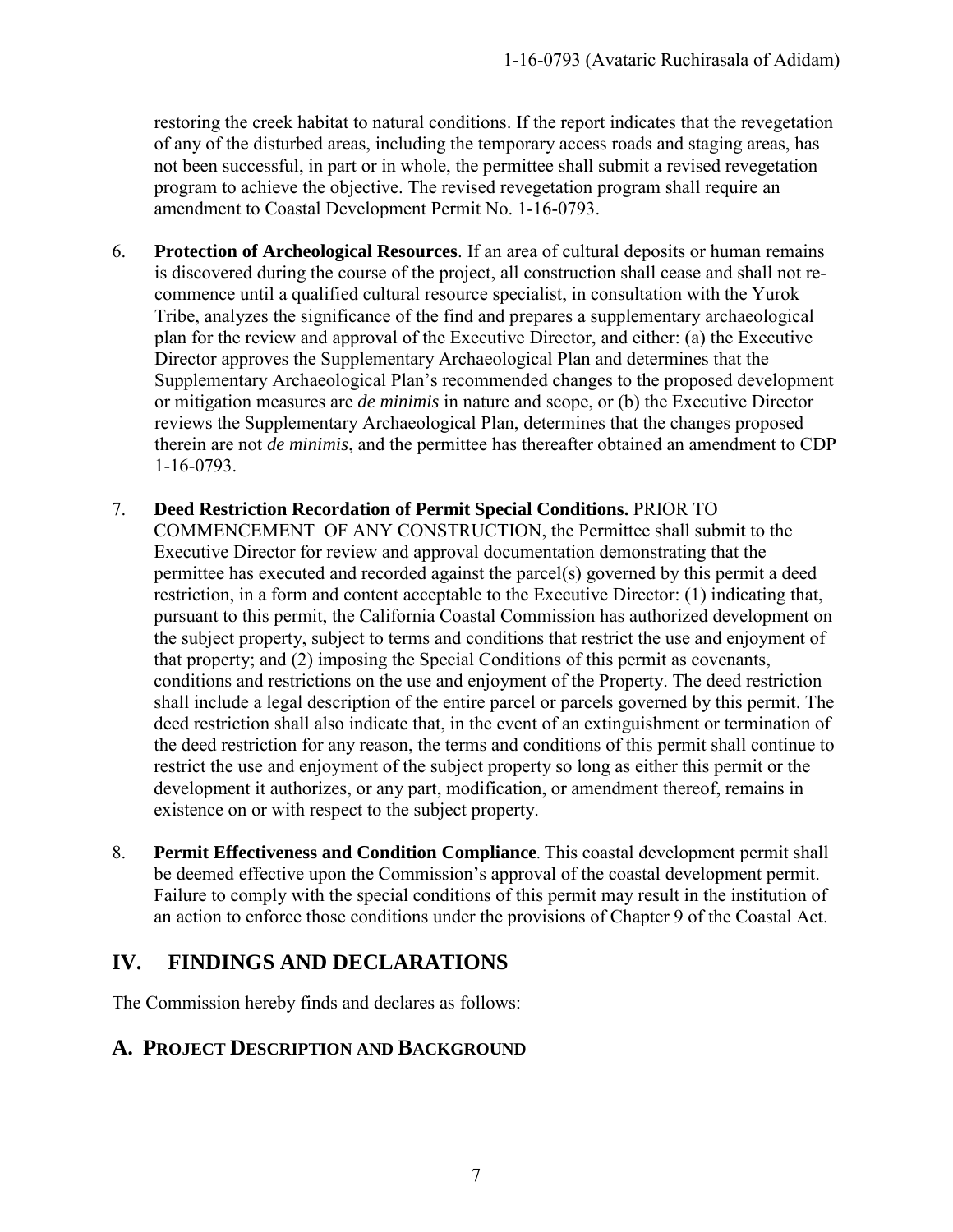1-16-0793 (Avataric Ruchirasala of Adidam)

Project Description: The applicant proposes to install a potable water collection system in McNeil Creek to serve an existing residence involving the following: (1) excavating a 6-footdiamter approximately 10-foot-deep pit adjacent to the creek, (2) installing a foundation of 2 feet of pea gravel and placing pierced 2-foot-diamter concrete pipe to within 2 feet of the ground surface; (3) installing below-surface piping and electrical conduit and completing the well to about 2 feet above ground surface with unpierced concrete pipe casing wrapped in filter cloth and sealed with concrete cover on top; (4) backfilling the pit with pea gravel; and (6) placing water and electrical line extensions above the ground surface from the well to the pump. The applicant proposes to revegetate any areas that are temporarily disturbed during construction.

Under the new water diversion system, water would be diverted at a rate of approximately 1,950 gallons per day and approximately 40,000 gallons of water would be stored in existing tanks on the subject property.

The existing potable water system for the property consists of an in-creek pump and associated above-ground piping that was installed without the benefit of a CDP, as explained in the permitting history below.

#### Permitting History for Subject Site:

**CDP 1-83-096**: On June 10, 1983 the Commission approved this permit (submitted by James Knight and Kathleen Preston) authorizing the construction of a new 1,580-square-foot single family residence, onsite septic system, and paved driveway on the subject property, which at that time was undeveloped. The Commission granted its approval of the permit subject to six special conditions that included requirements to: (1) issue a deed restriction regarding the geological hazards of the site; (2) dedicate a public easement along the lateral shoreline from the mean high tide to the toe of the bluff for a period of 21 years; (3) submit final drainage facility plans; (4) acquire additional approval and a separate coastal permit for additional tree removal and major vegetation removal; (5) comply with the geologic report prepared for the site; and (6) place all exterior lighting so that it is not directed beyond property boundaries.

According to the permit application file, the water source proposed to serve the new residence was an existing diversion of McNeil Creek located on a separate property under separate ownership for which the applicants maintained deeded rights (the applicants' property deed included a formal legal description of the water right and easement for water extraction from the creek and for pipeline infrastructure extending from the water source to the subject property). The scope of CDP 1-83-096 did not include the development of or improvements to the water system that would serve the new residence, which dates back at least to the 1960s.

**CDP 1-01-052**: On December 14, 2001, the Commission approved this permit authorizing, afterthe-fact, property fencing, gates, and landscaping. The three special conditions attached to CDP 1-01-052 included requirements to assure visual compatibility with the character of the surrounding area. The conditions required that the run of the fence along the property's eastern side be reduced in height from six to four feet to reduce the apparent mass of the fence. In addition, the screening plants were required to be installed consistent with a revised landscaping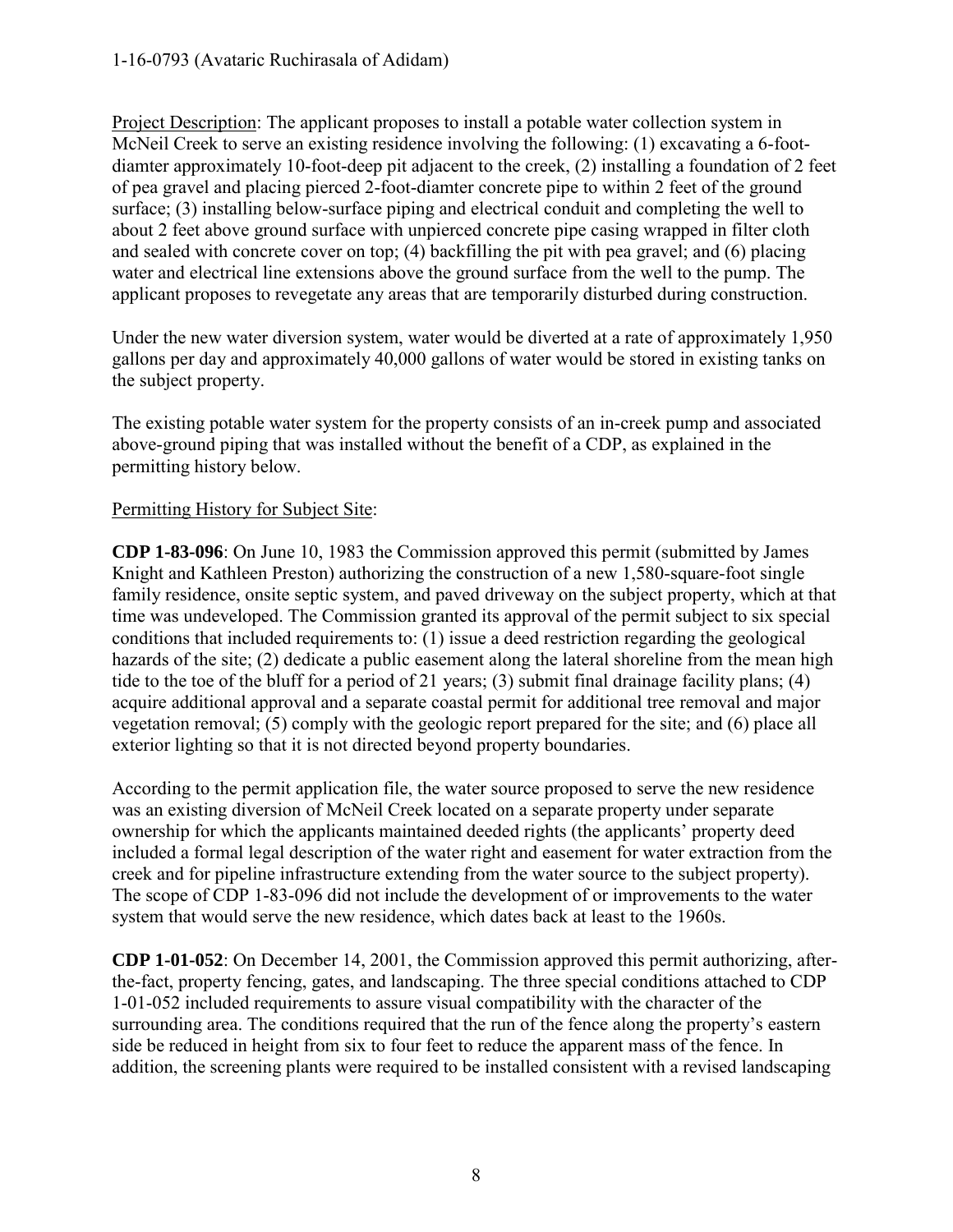plan wherein specific standards as to their spacing, irrigation, maintenance, and upkeep were to be detailed.

**CDP 1-01-052-A1**: On November 19, 2004, the Commission approved this permit amendment that in part authorized the following: (1) replacing existing fencing and planting additional landscaping; (2) modifying the existing driveway and off-street parking facilities; (3) converting the existing attached two-car garage into an art studio/general utility space and relocating an existing pump house, water tank, generator, and liquefied petroleum gas tank into the newly created utility (4) adding a pre-fabricated solarium, new patio, and parking area to the converted garage structure; (5) installing four 5,000-gallon water storage tanks and constructing a new 10′ x 12′, seven- to eight-foot-high pump house and water treatment structure; and (6) constructing a series of 3-foot-wide, unimproved surface walking paths across the property. The new special conditions attached to the permit amendment included requirements to: (1) secure the developed parcel's rights to use of the utilities storage and off-street parking facilities located on the adjacent vacant parcel through recordation of an easement establishing such rights; and (2) remove the existing fence within one year of the Commission's action on the subject permit amendment.

**CDP 1-01-052-A2**: The second amendment request proposed to modify CDP 1-01-052 to convert the water supply from a well water source to a surface water diversion based system drafting from McNeil Creek. The staff recommendation published on June 24, 2005 included recommended special conditions that would have: (1) imposed water supply system standards and limitations; (2) required submittal of a final erosion and runoff control plan; and (3) required recordation of a deed restriction recordation of permit special conditions.

According to the permit application file, the application was scheduled for the Commission's July 13-15, 2005 meeting. However, the applicant withdrew the permit amendment application on July 8, 2005. The applicant did obtain a permit from California Department of Fish and Wildlife, and installed a pump into a naturally formed pool on McNeil Creek. Thus, the existing water diversion system on the property that serves the existing residence never received the requisite CDP. Under the proposed CDP application, the applicant would remove the unauthorized existing water diversion system and replace it with the proposed new water collection system.

#### <span id="page-8-0"></span>**B. ENVIRONMENTAL SETTING**

The subject property is comprised of two bluff-top lots located on the west side of Stagecoach Road approximately <sup>1/4</sup> mile south of the northern intersection with Patrick's Point Drive and approximately 2.2 miles north of Trinidad (Exhibits 1  $\&$  2). The site is located in an area of lowdensity, rural residential development along a densely vegetated, narrow road corridor. These bluff-top lots lie at an elevation of approximately 200 feet above sea level. The southerly lot (APN 517-011-05) is approximately 1-acre is size and is developed with a single-family residence built pursuant to a coastal development permit approved by the Commission in 1983 (CDP No. 1-83-096, Knight). The northerly parcel (APN 517-011-04) encompasses approximately 5 acres and is currently vacant and unimproved with the exception of off-street parking and utilities storage facilities authorized under CDP Amendment1-01-052-A1 (described above). The site and surrounding area is vegetated with a North Coast Coniferous Forest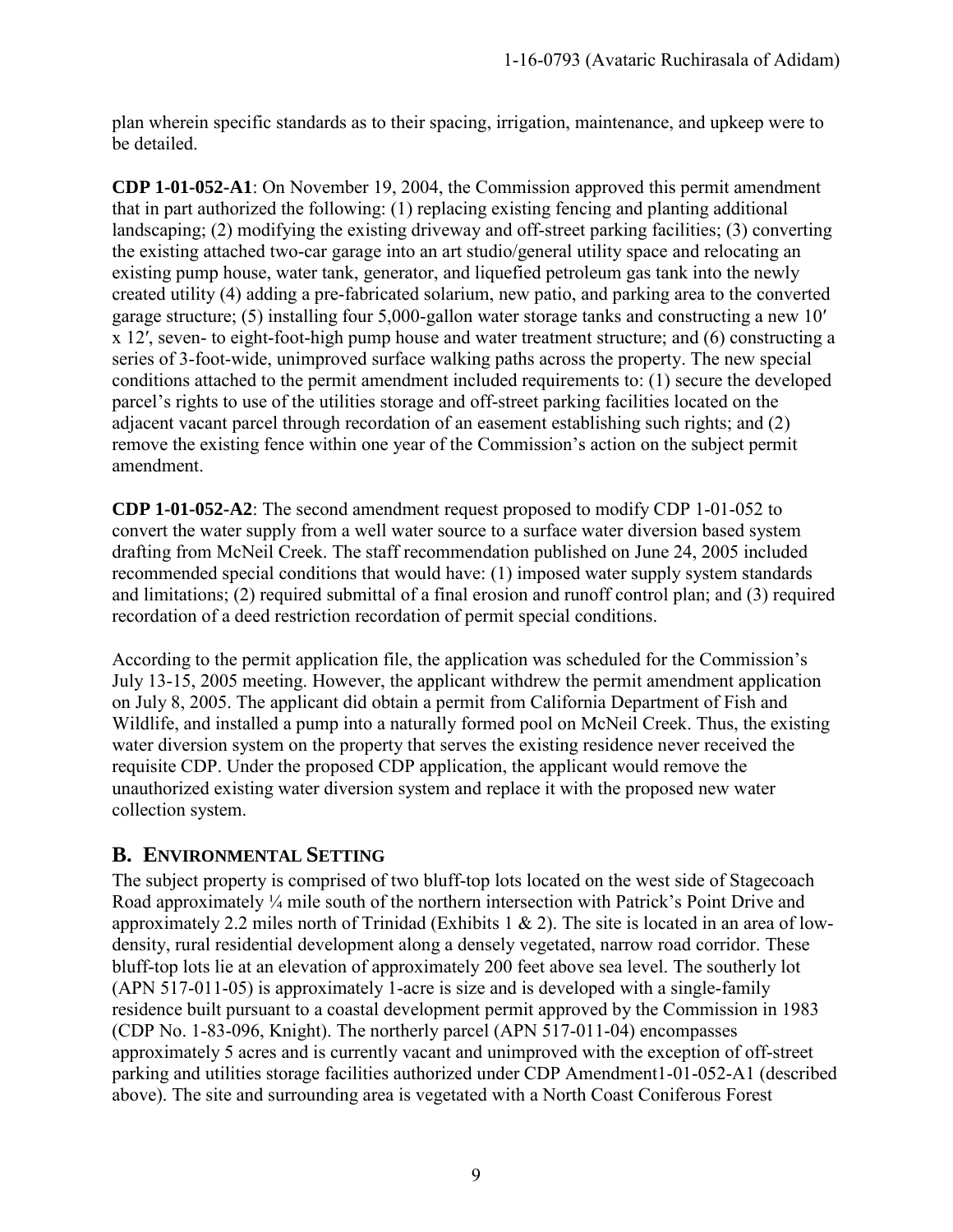consisting primarily of a Sitka spruce (*Pice*a *sitchensis*)/western hemlock (*Tsuga heterophylla*) complex, with an attending understory of red alder (*Alnus rubra*), California wax myrtle (*Myrica californica*), swordfern (*Polystichum munitum*), western bracken fern (*Pteridium aquilinum*), evergreen huckleberry (*Vaccinium ovatum*), salal (*Gaultheria shallon*), and related undergrowth species.

Though not certified, the County's Trinidad Area Plan designates the subject site as a "Coastal Scenic Area" and includes the following guidelines:

*In Coastal Scenic Areas as designated on the Area Plan Maps, and applied to portions of parcels immediately adjacent to and visible from the designated area, it is the intent of these regulations that all development be subordinate to the character of the designated area, and to the scenic use and enjoyment of public recreational lands within these areas.* 

Although the project site is located between the first public road (Stagecoach Road) and the sea, there are no trails that provide shoreline access through the subject property. The nearest public vertical accessways to the property are located at Martin Creek approximately .70 miles south and Scotty Point approximately 1.0 mile north.

## <span id="page-9-0"></span>**C. STANDARD OF REVIEW**

The subject site is located within an Area of Deferred Certification within the Trinidad Planning Area of the County of Humboldt's Local Coastal Program. The project site is located between the first public road and the sea. Pursuant to Section 30604(a) of the Coastal Act, prior to certification of a certified LCP for this geographic segment, the standard of review that the Commission must apply to the project is the Chapter 3 policies of the Coastal Act.

## <span id="page-9-1"></span>**D. OTHER AGENCY APPROVALS**

#### **California Department of Fish and Wildlife (CDFW)**

The permittee received a Section 1600 Streambed Alteration Agreement from the CDFW for the proposed water diversion from McNeil Creek on January 4, 2017 (Agreement No. 1600-2016- 0439-R1) in 2011. The agreement authorizes the diversion of up to 1,950 gallons per day, except for emergency fire suppression. The agreement is valid for five years (through 1/4/22).

#### **North Coast Regional Water Quality Control Board**

The Regional Board requires a water quality certification for projects involving dredging and/or filling activities under Section 401 of the Clean Water Act. To ensure that the project ultimately approved by the Board is the same as the project authorized herein, the Commission attaches **Special Condition 1**, which requires the permittee to submit to the Executive Director evidence of the Board's approval of the project prior to commencement of construction. The condition requires that any project changes resulting from the Board's approval not be incorporated into the project until the permittee obtains any necessary amendments to this CDP.

#### **State Water Resources Control Board**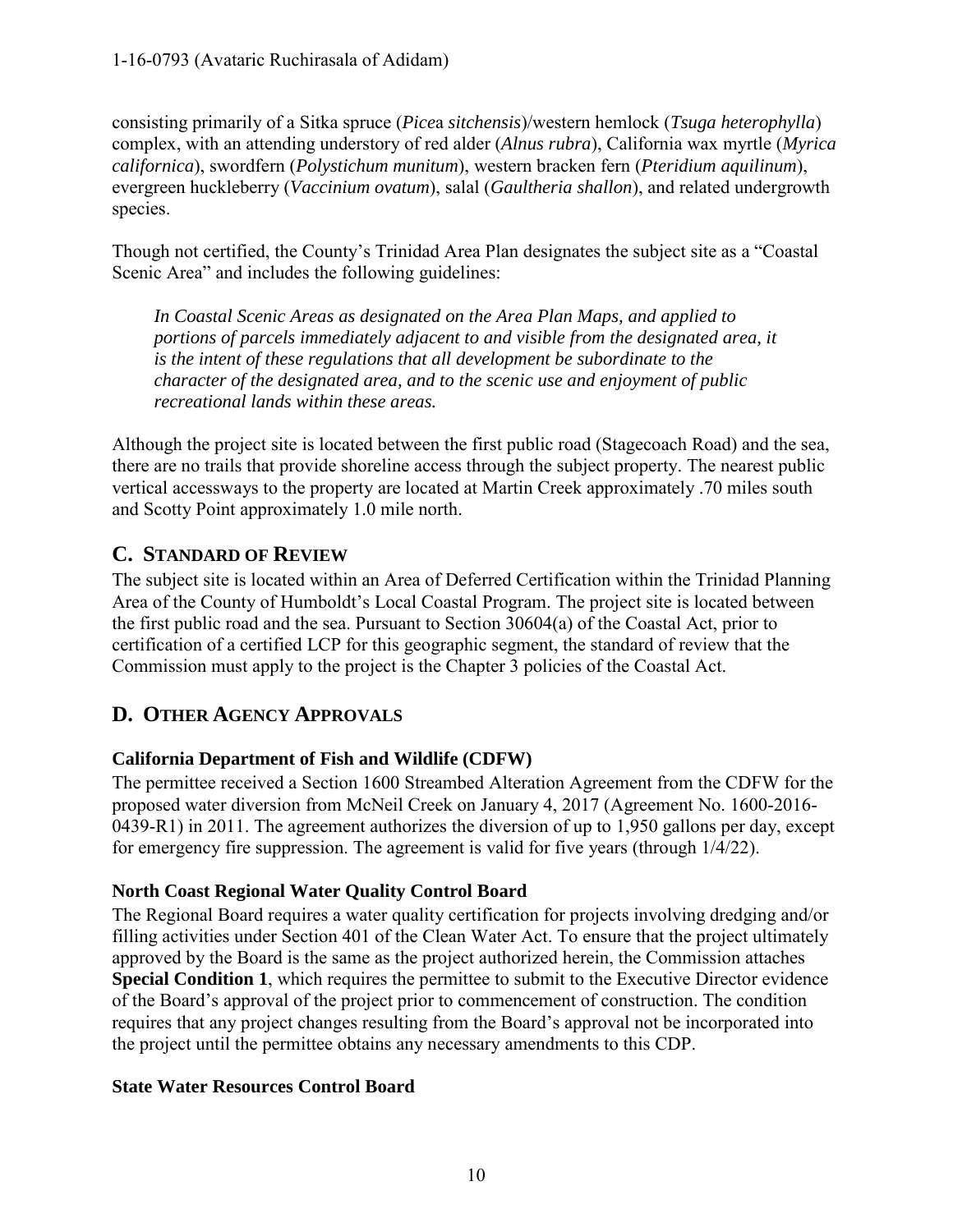The State Board has jurisdiction of water resources and administers the state's water rights system. The Commission attaches **Special Condition 2** requiring the permittee to submit to the Executive Director evidence of the Board's approval of the project prior to commencement of construction. The condition requires that any project changes resulting from the Board's approval not be incorporated into the project until the permittee obtains any necessary amendments to this CDP.

#### **U.S. Army Corps of Engineers (Corps)**

The Army Corps has regulatory authority under Section 10 of the Rivers and Harbors Act of 1899 (*33 U.S.C. 1344)* which regulates the diking, filling, and placement of structures in navigable waterways, and Section 404 of the Clean Water Act which regulates the discharge of dredged or fill material in waters of the United States. The Corps visited the site of the proposed collection well in August 2017 and determined that the project is not located in the Corps' jurisdiction and does not require a Corps permit.

#### <span id="page-10-0"></span>**E. COASTAL ACT REVIEW OF WATER SUPPLY PROJECTS**

Section 30236 of the Coastal Act states the following:

*Channelizations, dams, or other substantial alterations of rivers and streams shall incorporate the best mitigation measures feasible, and be limited to (1) necessary water supply projects, (2) flood control projects where no other method for protecting existing structures in the floodplain is feasible and where such protection is necessary for public safety or to protect existing development, or (3) developments where the primary function is the improvement of fish and wildlife habitat.* 

Section 30231 of the Coastal Act states as follows (emphasis added):

*The biological productivity and the quality of coastal waters, streams, wetlands, estuaries, and lakes appropriate to maintain optimum populations of marine organisms and for the protection of human health shall be maintained and, where feasible, restored through, among other means, minimizing adverse effects of waste water discharges and entrainment, controlling runoff, preventing depletion of ground water supplies and substantial interference with surface water flow, encouraging waste water reclamation, maintaining natural vegetation buffer areas that protect riparian habitats, and minimizing alteration of natural streams.* 

Section 30236 sets forth limitations on the types of projects that may be allowed to cause substantial alteration of rivers and streams, and those projects that do qualify as allowed shall incorporate the best mitigation measures feasible. Section 30231 requires in part the protection of the biological productivity and quality of coastal waters and streams through measures such as controlling runoff, preventing depletion of groundwater supplies, maintaining natural vegetation buffer areas that protect riparian habitats, and minimizing the alteration of natural streams.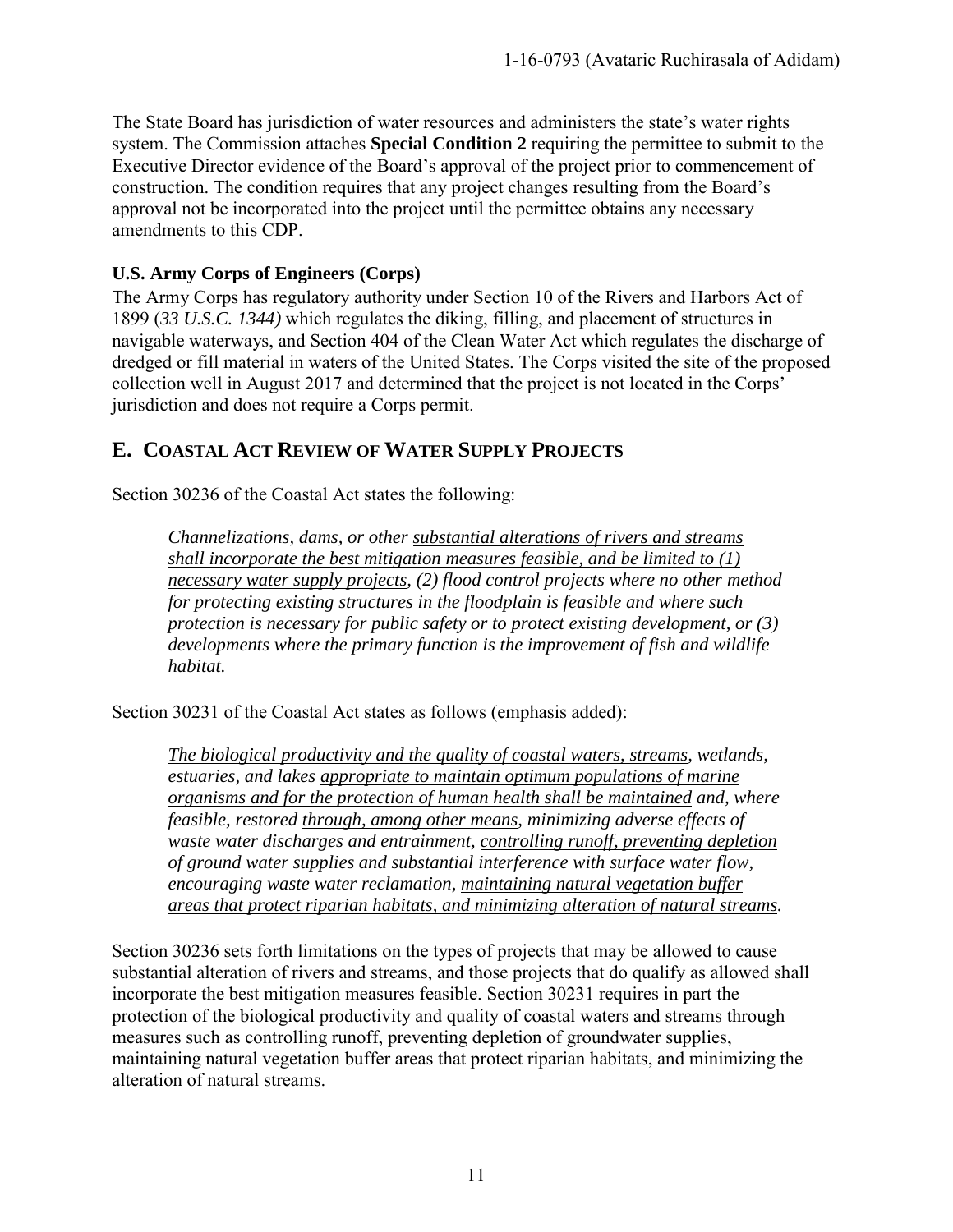#### 1-16-0793 (Avataric Ruchirasala of Adidam)

McNeil Creek is a small, perennial, first-order stream that flows from its headwaters approximately one-half mile inland of Highway 101 through culverts beneath the highway, Patricks Point Drive, and Stagecoach Road through the permittee's property to the Pacific Ocean, which abuts the western boundary of the subject site. Due to the steep, near-vertical topographic breaks along the uplifted marine terrace edge where the stream cascades to the beach below, McNeil Creek does not support anadromous fish runs. McNeil Creek exhibits varying conditions as it flows downstream from where the creek passes beneath Stagecoach Road to where it flows down into the Pacific Ocean. The north bank of the stream in this area is characterized by a relatively steep-sided gulch with an abrupt vegetation change from riparian habitat to the adjacent North Coast Coniferous Forest. The south bank begins as a relatively steep-sided gulch directly adjacent to the culvert beneath Stagecoach Road, and flattens out to a gentle slope approximately twenty feet downstream of the road before resuming a steep grade. There is a less visible distinction between riparian habitat and North Coast Coniferous Forest on the south bank.

As described above, the permittee proposes to install a collector well adjacent to the creek approximately 25 feet off of Stagecoach Road. The water collection system would be sixfeet-wide and ten-feet-deep and would contain a two-foot-wide pierced concrete collection well surrounded by pea gravel and existing earthen material to filter the creek water as it travels from McNeil Creek to the collection system. The concrete well would be dug to within two-feet of the surface, below-surface piping and electrical conduit would be installed, and unpierced concrete pipe would be placed to about two-feet above ground. Power and water lines would run along the ground to an uphill point where they would be connected with the utilities from the current pump. A water collection well point may be inserted below-ground from the collector well to the stream to facilitate water collection if the gravity collection system does not supply an adequate volume of water. The project as proposed would result in only minor alteration to the stream, as the well would be dug five feet from the stream and the well point would be inserted horizontally below-ground.

#### **Necessary Water Project**

For analysis purposes, proposed development involving substantial alteration of a river or stream must demonstrate that the development: (1) is for one of the three uses specified in Section 30236; and (2) incorporates "the best mitigation measures feasible."

The collector well and related infrastructure proposed to be installed immediately adjacent to McNeil Creek to divert creek water is being pursued as a water supply project that will provide domestic water to serve a single family residence located in a rural residential area. The Commission approved the permit for the original house construction on the property in 1983, which at that time obtained domestic water from another diversion point on McNeil Creek upstream on a separate property. The present water system was installed sometime in 2005 without the benefit of a CDP and involved diverting water from McNeil Creek via an in-stream pump since. The permittee has indicated that the system requires a high degree of maintenance and is also unreliable for providing the existing residence with a year-round domestic water supply, especially during the drier late-summer/early-autumn months. The current water collection system is a pump located within the stream that requires routine maintenance up to four times per year due to siltation buildup that involves digging the pump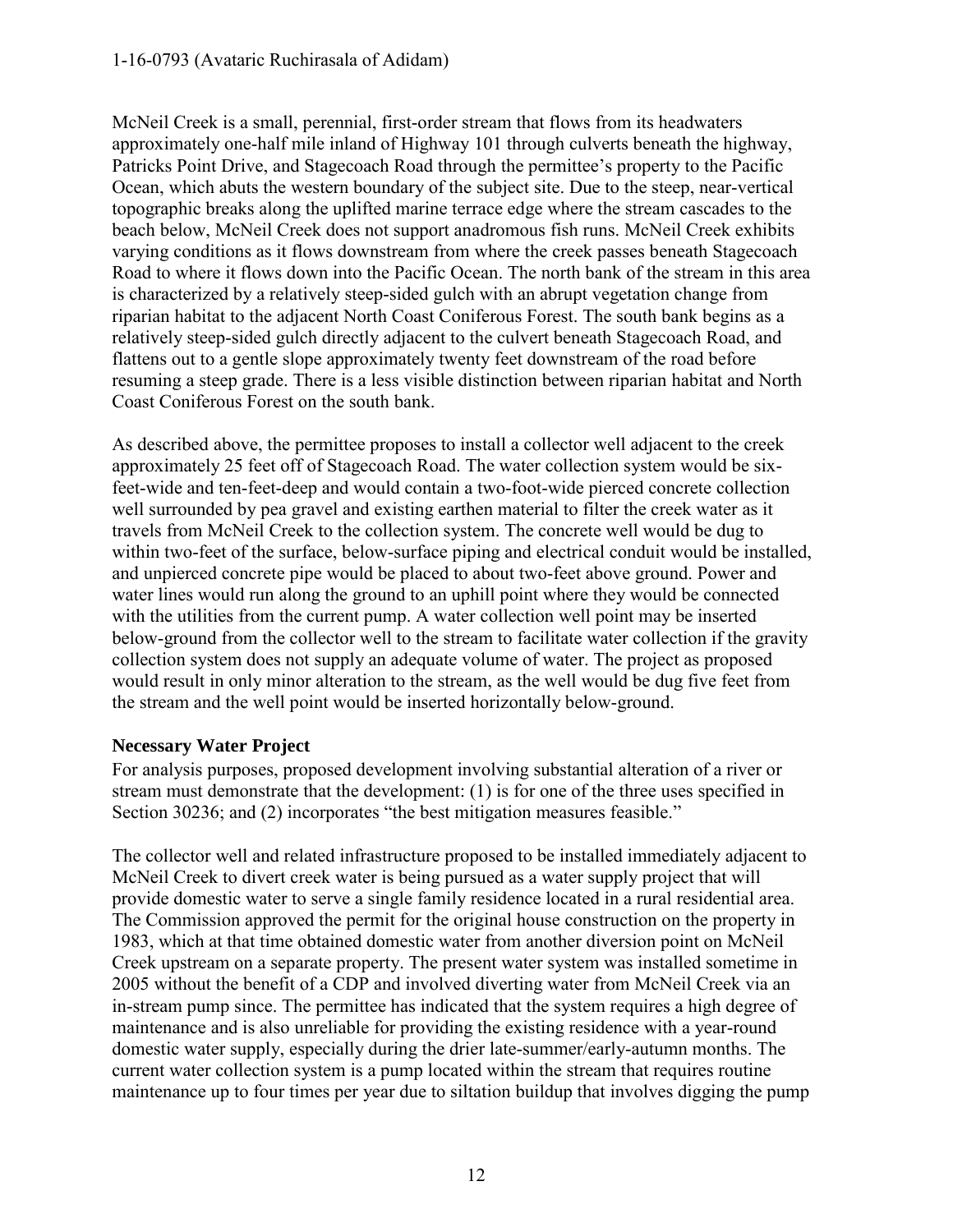out of sediment and relocating it to a new pool. The permittee proposes to remedy the existing unpermitted situation and to develop a more reliable water system by replacing the current in-stream pump with a more efficient method that will not require routine maintenance and will act as a passive water collection system rather than an active pump system. By improving the current water supply system, the permittee will reduce the required maintenance and will reduce impact on the stream system caused by entering the stream to clean and change the pump. As the development is necessary to provide water to an existing residence and replaces the originally approved water diversion from McNeil Creek, the Commission finds that the primary purpose of the development is a necessary water supply project.

#### **Maintaining Biological Productivity**

In addition to the allowable use provisions of section 30236, development proposals approved pursuant to this policy must also be shown to have incorporated the best mitigation measures feasible to reduce potentially significant adverse impacts on coastal resources to less than significant levels. In addition, section 30231 of the Coastal Act requires that the biological productivity and quality of coastal streams be maintained and, where feasible, restored.

The proposed water supply intake would be developed in riverine and riparian wetlands and could have potentially significant adverse effects on the water quality and aquatic and streamside habitat of lower McNeil Creek. For example, if overdrafting were to occur, the surface and subsurface flows within the creek could be diminished to a point where habitat impacts could result (e.g., unavailability of water to aquatic organisms, desiccation of hydrophytic vegetation in and along the riparian corridor). Overdrafting could also occur if water was diverted during the summer months when there is less rain and warmer temperatures, and when low summer flows can diminish the overall health of McNeil Creek. In addition, construction activities could impact the creek water quality.

To prevent potential impacts to riparian habitat and aquatic species, the State Water Resources Control Board's Division of Water Rights set specific limits on the types of uses the water appropriation could serve and the quantity of stream water to be diverted. These limits incorporate the recommendations of the Department of Fish and Wildlife that the permittee allow a minimum of eighty percent (80%) of the surface flow within McNeil to bypass the diversion system to ensure stream health and productivity. The limits also state that water may only be drawn from the creek from October 1 of each year to August 1 of the succeeding year to prevent overdrafting of the creek during low stream flow periods associated with the dry season. To ensure that these water use limitations necessary to protect the downstream habitat of McNeil Creek are followed, the Commission attaches Special Condition 4. **Special Condition 4** reiterates the 80% bypass requirement established by the CDFW and to prevent impacts to aquatic resources from potential over-drafting. The condition further limits the maximum daily water appropriation to be diverted (not to exceed 1,950 gallons per day), as required by the CDFW permit, and limits the time frame that water can be diverted each year, as required by the Division of Water Rights permit, to further protect aquatic habitat from overdrafting.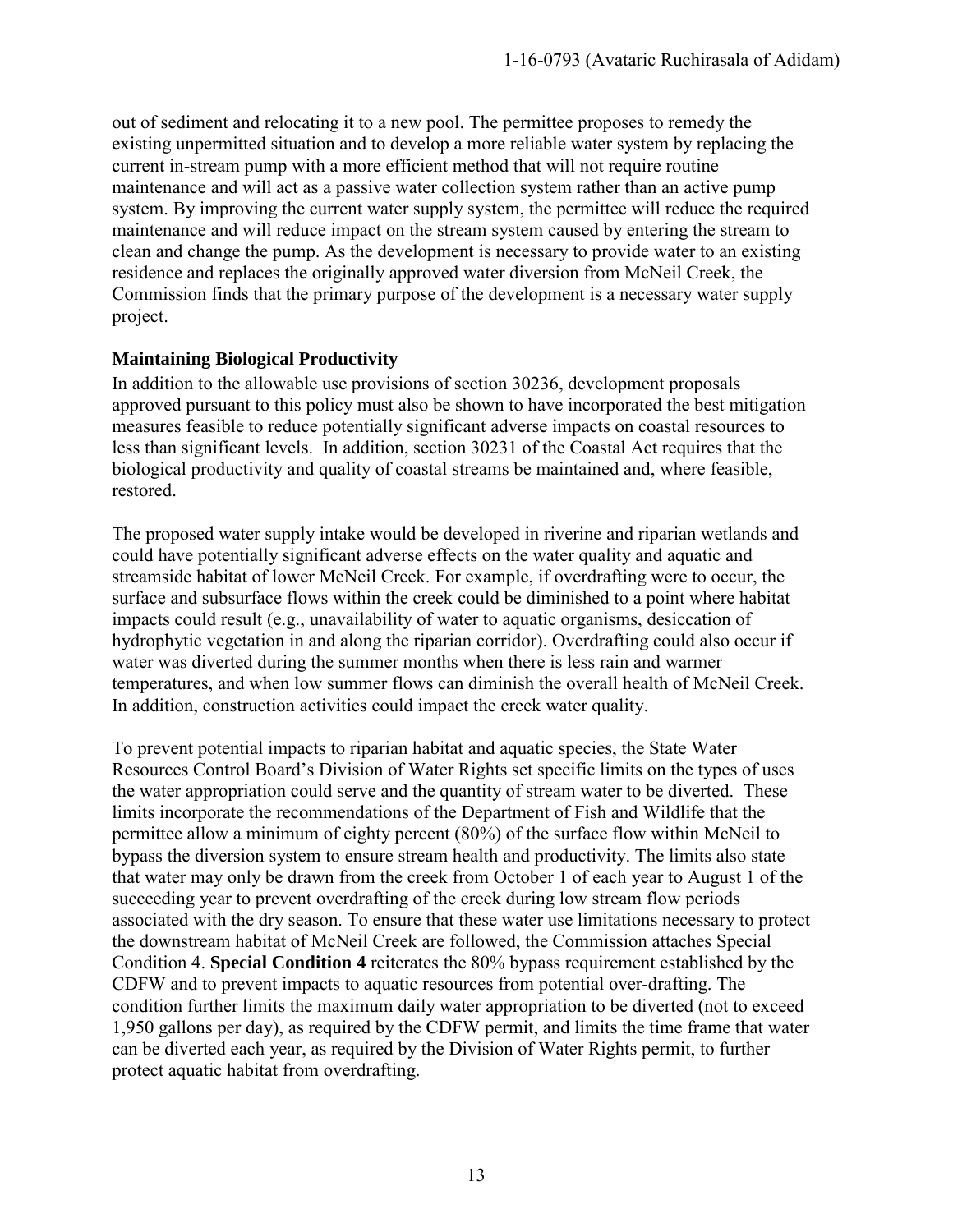To assure that potential future buyers of the two lots that comprise the property have specific notice of the water supply intake limitations and special condition requirements attached to the properties prior to purchase, the Commission attaches **Special Condition 8** requiring a deed restriction to be recorded against the properties involved in the application.

The construction activities associated with the installation of a water collection system could potentially allow sediments and materials to wash into and impact the water quality of McNeil Creek. The proposed water collection project would be installed approximately five feet from McNeil creek and within 25 feet of Stagecoach road on the south bank of the creek where there is a mild sloping grade. The vegetation in the proposed development area consists largely of native forest species such as swordfern (*Polystichum munitum*), California wax myrtle (*Myrica californica*), western bracken fern (*Pteridium aquilinum*), evergreen huckleberry (*Vaccinium ovatum*), and salal (*Gaultheria shallon*). There are no trees in the immediate area of the proposed collection well. The project involves minor vegetation removal in the area where the well will be installed as well as grading and soil disturbance from the compact excavator that will access the site via Stagecoach road. Commission staff completed a site visit with the permittee and CDFW to verify that there are no sensitive plant species within the proposed development area or path that will be used by the excavator to access the development area. The permittee has proposed to revegetate any areas that are temporarily disturbed during construction. The Commission attaches **Special Condition 6** to require the permittee to provide a post-construction vegetation monitoring report within 90 days of completion of construction. The report shall evaluate achievement of the restoration objectives of (1) reestablishing vegetation in all portions of the project area (including, but not limited to, temporary accessways and staging areas) designed to be re-established as forest and streamside habitats to a level of native plant coverage and density equivalent to existing vegetation coverage and density of the surrounding undisturbed areas and (2) removing the existing water system infrastructure (e.g., pump, sand bags, etc.) from McNeil Creek and restoring the creek habitat to natural conditions. If the monitoring report demonstrates that the revegetation efforts have not been successful, the permittee must submit a revised revegetation plan in the form of a further application to amend the permit.

The proposed project will not require construction work within the stream, and will require minimal work in the stream channel. There will be minor disturbances to the vegetation adjacent to the creek associated with a small compact excavator that will be used to excavate the water collection ditch. To control runoff and maintain the natural vegetation buffer areas that protect McNeil Creek, the permittee has proposed a number of mitigation measures and to further minimize impacts to the riparian area the Commission attaches **Special Condition 4.** This condition incorporates the permittee's mitigation measures and requires that BMPs are implemented during project construction as proposed, including dry season scheduling for the excavation, preserving existing vegetation, and using runoff control and erosion control measures.

Therefore, as the proposed development is for an enumerated allowable use and as the project would incorporate or has been conditioned to include the best mitigation measures feasible, the Commission finds the proposed streambed development is consistent with Section 30236 of the Coastal Act. The Commission further finds that the development, as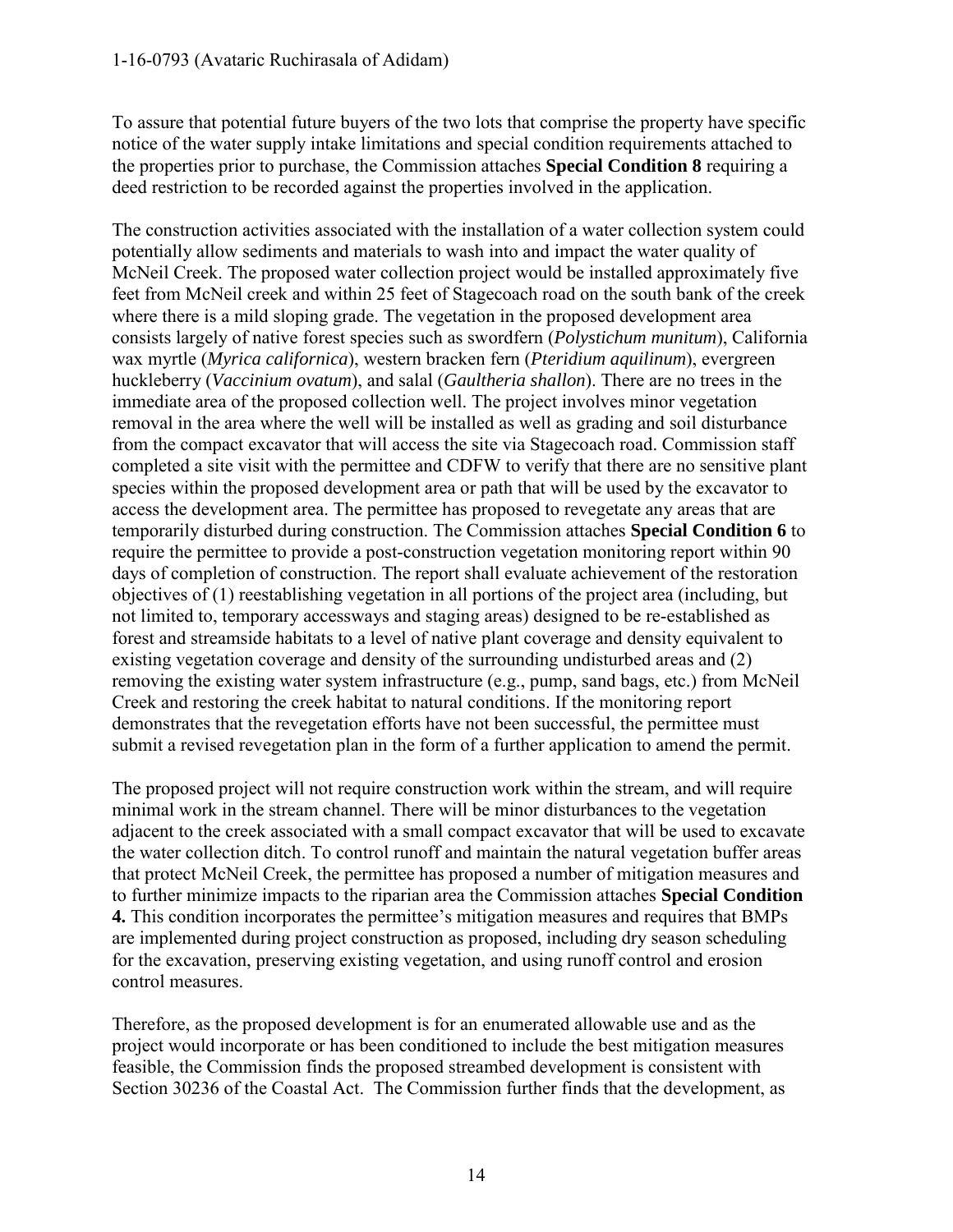conditioned to protect the stream from sedimentation impacts from the proposed development, is consistent with the requirement of Coastal Act Sections 30231 that the biological productivity and the quality of coastal streams appropriate to maintain optimum populations of marine organisms and for the protection of human health be maintained and, where feasible, restored.

#### <span id="page-14-0"></span>**F. PUBLIC ACCESS**

Coastal Act Section 30210 requires in applicable part that maximum public access and recreational opportunities be provided when consistent with public safety, private property rights, and natural resource protection. Section 30211 requires in applicable part that development not interfere with the public's right of access to the sea where acquired through use (i.e., potential prescriptive rights or rights of implied dedication). Section 30212 requires in applicable part that public access from the nearest public roadway to the shoreline and along the coast be provided in new development projects, except in certain instances, such as when adequate access exists nearby or when the provision of public access would be inconsistent with public safety. In applying Sections 30210, 30211, and 30212, the Commission is limited by the need to show that any denial of a permit application based on these sections, or any decision to grant a permit subject to special conditions requiring public access, is necessary to avoid or offset a project's adverse impact on existing or potential public access.

Although the project site is located between the first public road (Stagecoach Road) and the sea, the development will not adversely affect public access. There are no trails that provide shoreline access through the subject property and therefore, the proposed site improvements would not result in a barrier to public coastal access. Furthermore, the proposed water system improvements would not change the nature or intensity of use of the site and thus, would not create any new demand for public access or otherwise create any additional burdens on public access. Therefore, the Commission finds that the proposed development will have no significant adverse effect on public access, and the development as proposed without new public access is consistent with the public access policies of the Coastal Act.

#### <span id="page-14-1"></span>**G. ARCHAEOLOGICAL RESOURCES**

Section 30244 of the Coastal Act states:

*Where development would adversely impact archeological or paleontological resources as identified by the State Historic Preservation Officer, reasonable mitigation measures shall be required.* 

The Yurok, a Native American tribe, is known to have settled along the Humboldt County coast within the general vicinity of the subject property. The Yurok had settlements extending from Little River State Beach near McKinleyville to areas within Del Norte County, including over 50 named villages clustered along the Klamath River and coastal lagoons and creeks.

To ensure protection of any cultural resources that may be discovered at the site during construction of the proposed project, the Commission attaches **Special Condition 7.** This special condition requires that if an area of cultural deposits is discovered during the course of the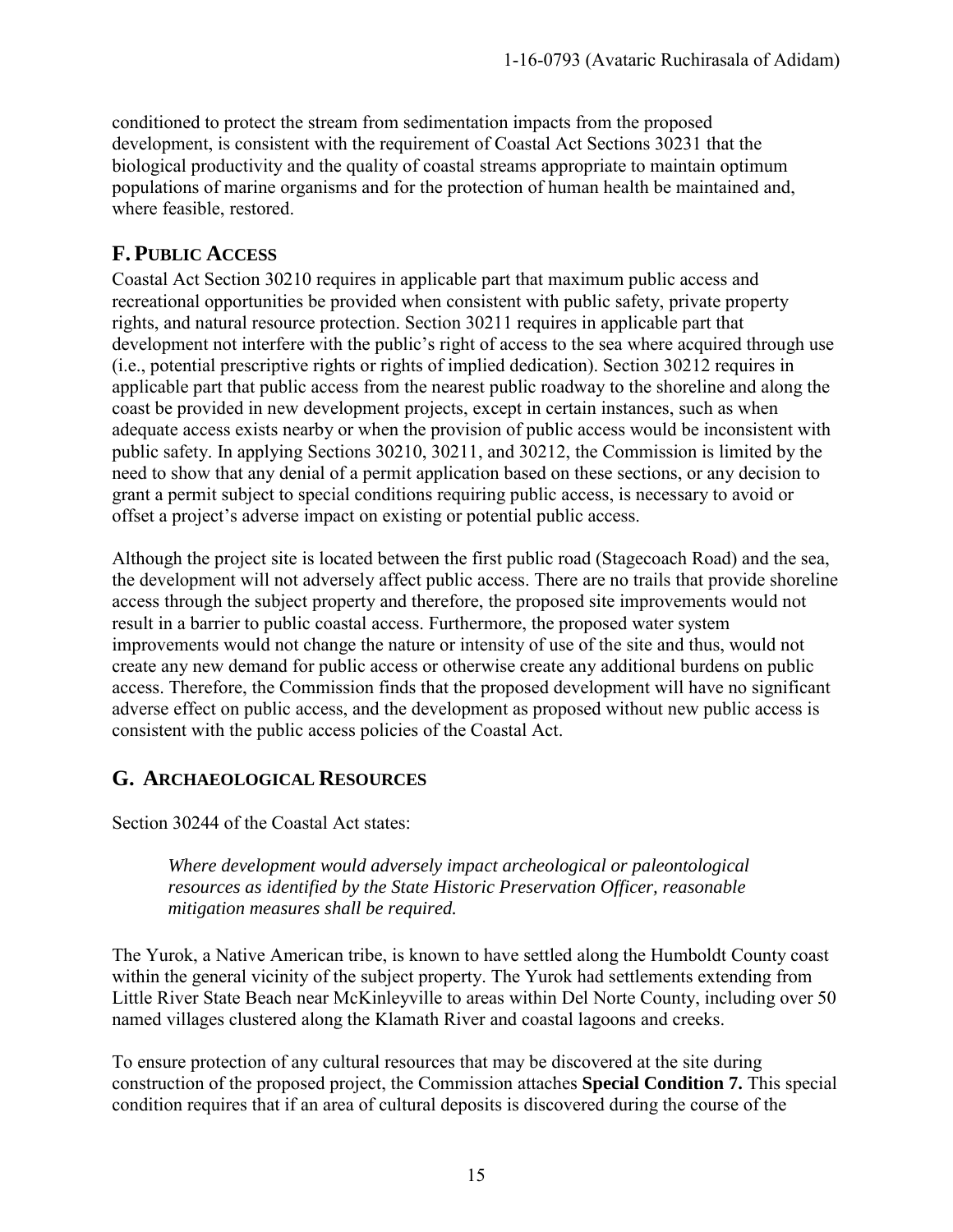project, all construction must cease and a qualified cultural resource specialist must analyze the significance of the find. To recommence construction following discovery of cultural deposits, the permittee is required to submit a supplementary archaeological plan for the review and approval of the Executive Director, who determines whether the changes are de minimis in nature and scope, or whether an amendment to this permit is required.

Therefore, the Commission finds that the proposed project, as conditioned, is consistent with Coastal Act section 30244.

## <span id="page-15-0"></span>**H. LOCAL COASTAL PROGRAM**

Section 30604(a) of the Coastal Act states as follows:

*(a) Prior to certification of the Local Coastal Program, a coastal development permit shall be issued if the issuing agency, or the commission on appeal, finds that the proposed development is in conformity with the provisions of Chapter 3 (commencing with Section 30200) of this division and that the permitted development will not prejudice the ability of the local government to prepare a Local Coastal Program that is in conformity with the provisions of Chapter 3 (commencing with Section 30200). A denial of a coastal development permit on grounds it would prejudice the ability of the local government to prepare a Local Coastal Program that is in conformity with the provisions of Chapter 3 (commencing with Section 30200) shall be accompanied by a specific finding which sets forth the basis for such conclusion.* 

This section of the Act provides that the Commission shall issue a CDP only if the project will not prejudice the ability of the local government having jurisdiction to prepare an LCP that conforms with the Chapter 3 policies of the Coastal Act.

The subject site is within an area of deferred certification that includes all of the lots along the west side of Stagecoach Road and Patricks Point Drive between Patricks Point State Park to the north and Trinidad State Beach to the south within the Trinidad Planning Area of the County of Humboldt's Local Coastal Program. As conditioned, the proposed development will be consistent with Chapter 3 of the Coastal Act. Therefore, approval of the project will not prejudice the ability of Humboldt County to prepare a LCP for this area that is in conformity with the provisions of Chapter 3 of the Coastal Act.

## <span id="page-15-1"></span>**I. ALLEGED VIOLATION**

As previously discussed, violations of the Coastal Act exist on the subject property including, but not limited to, the existing potable water system for the property which consists of an in-creek pump and associated above-ground piping that was installed without the benefit of a CDP in 2005. Approval of this application pursuant to the staff recommendation will require the permittee to remove the existing in-creek pump and restore the creek back habitat to natural condition as required by **Special Condition 6.**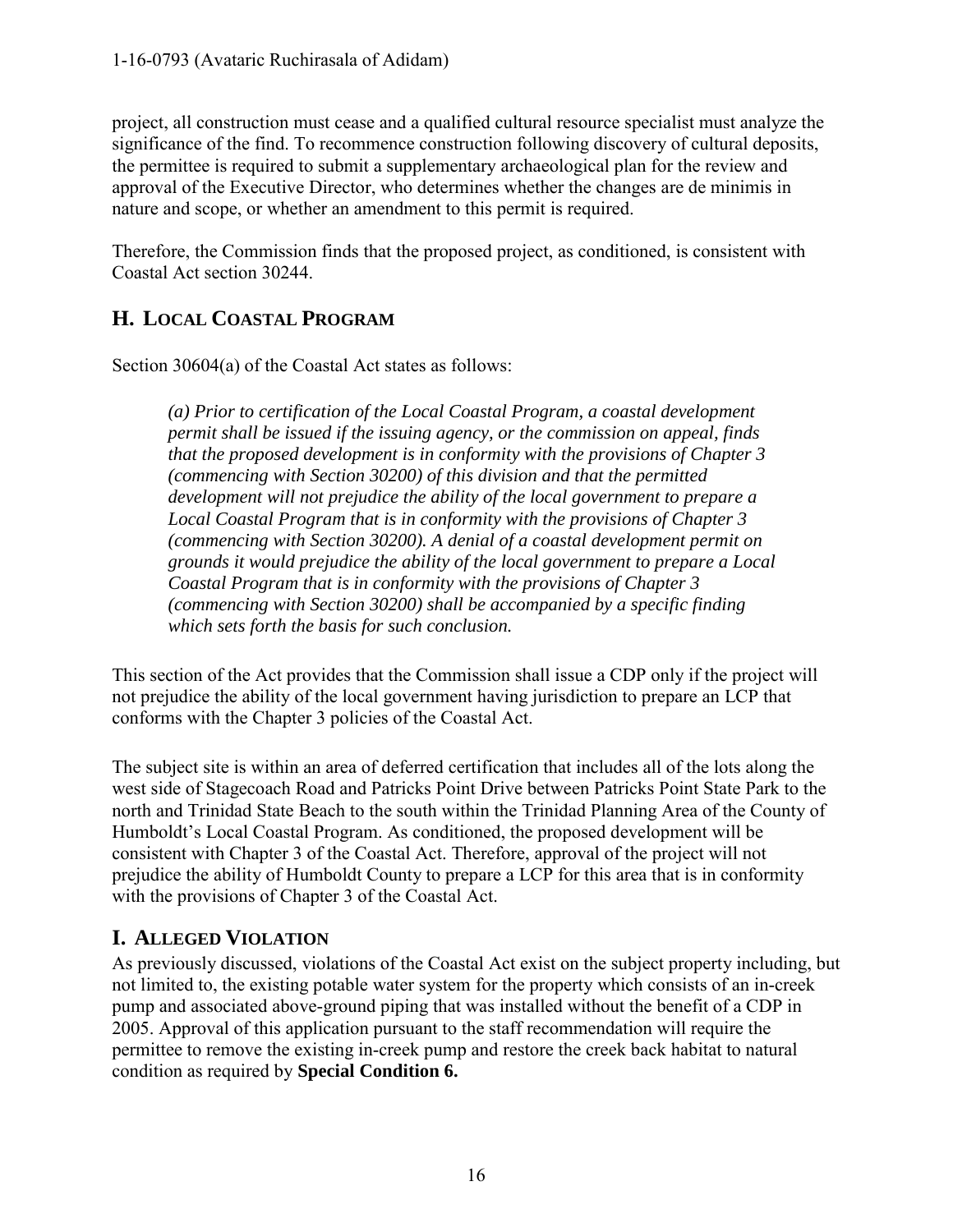Although development has taken place prior to submission of this permit application, consideration of this application by the Commission has been based solely upon the Chapter 3 policies of the Coastal Act. Commission review and action on this permit does not constitute a waiver of any legal action with regard to the alleged violations, nor does it constitute an implied statement of the Commission's position regarding the legality of development, other than the development addressed herein, undertaken on the subject site without a coastal permit. In fact, approval of this permit is possible only because of the conditions included herein and failure to comply with these conditions would also constitute a violation of this permit and of the Coastal Act. Accordingly, the permittee remains subject to enforcement action just as it was prior to this permit approval for engaging in unpermitted development, unless and until the conditions of approval included in this permit are satisfied. Failure to comply with the terms and conditions of this permit may result in the institution of enforcement action under the provisions of Chapter 9 of the Coastal Act. Only as conditioned is the proposed development consistent with the Coastal Act.

#### <span id="page-16-0"></span>**J. RELIGIOUS LAND USE AND INSTITUTIONALIZED PERSONS ACT OF 2000**

The Commission notes that its action on the proposed development is not based upon any animus toward the religious affiliation of the permittee. The Commission has reviewed the provisions of the Religious Land Use and Institutionalized Personas Act (RLUIPA), which prohibit certain actions even if *not* based upon animus, to ensure that its actions are not in violation of federal law in any other way. Section 2 of the RLUIPA, titled "Protection of Land Use as Religious Exercise" (42 USC §2000cc), contains four separate prohibitions on government action.<sup>1</sup>

Pursuant to that section, the Commission may not "implement a land use regulation…"

- "In a manner that imposes a substantial burden on the religious exercise of  $a[n]$ ... institution, unless the imposition of the burden… (A) [furthers]… a compelling governmental interest; and (B) is the least restrictive means of furthering that compelling governmental interest" (RLUIPA Section 2(a));
- "In a manner that treats a religious assembly or institution on less than equal terms with a non-religious assembly or institution" (RLUIPA Section 2(b)(1));
- "That discriminates against any assembly or institution on the basis of religion or religious denomination" (RLUIPA Section 2(b)(2)); or
- "That (A) totally excludes religious assemblies from a jurisdiction; or (B) unreasonably limit religious assemblies, institutions, or structures within a jurisdiction." [RLUIPA Section  $2(b)(3)$ )

These sections are inapplicable, initially, because the Commission's action does not involve the implementation of a "land use regulation" as RLUIPA defines that phrase. RLUIPA specifically defines "land use regulation" to mean "a zoning or landmarking law … that limits or restricts a claimant's use or development of land… if the claimant has an ownership, leasehold, easement, servitude, or other property interest...or a contract or option to acquire such an interest." RLUIPA Section 8(5); 42 USC § 2000cc-5(5). The Coastal Act provisions implemented by the

 $\overline{a}$ <sup>1</sup> These prohibitions apply to all state agencies, including the Commission.  $42 \text{ USC } \S 2000 \text{cc-}5(4)$ .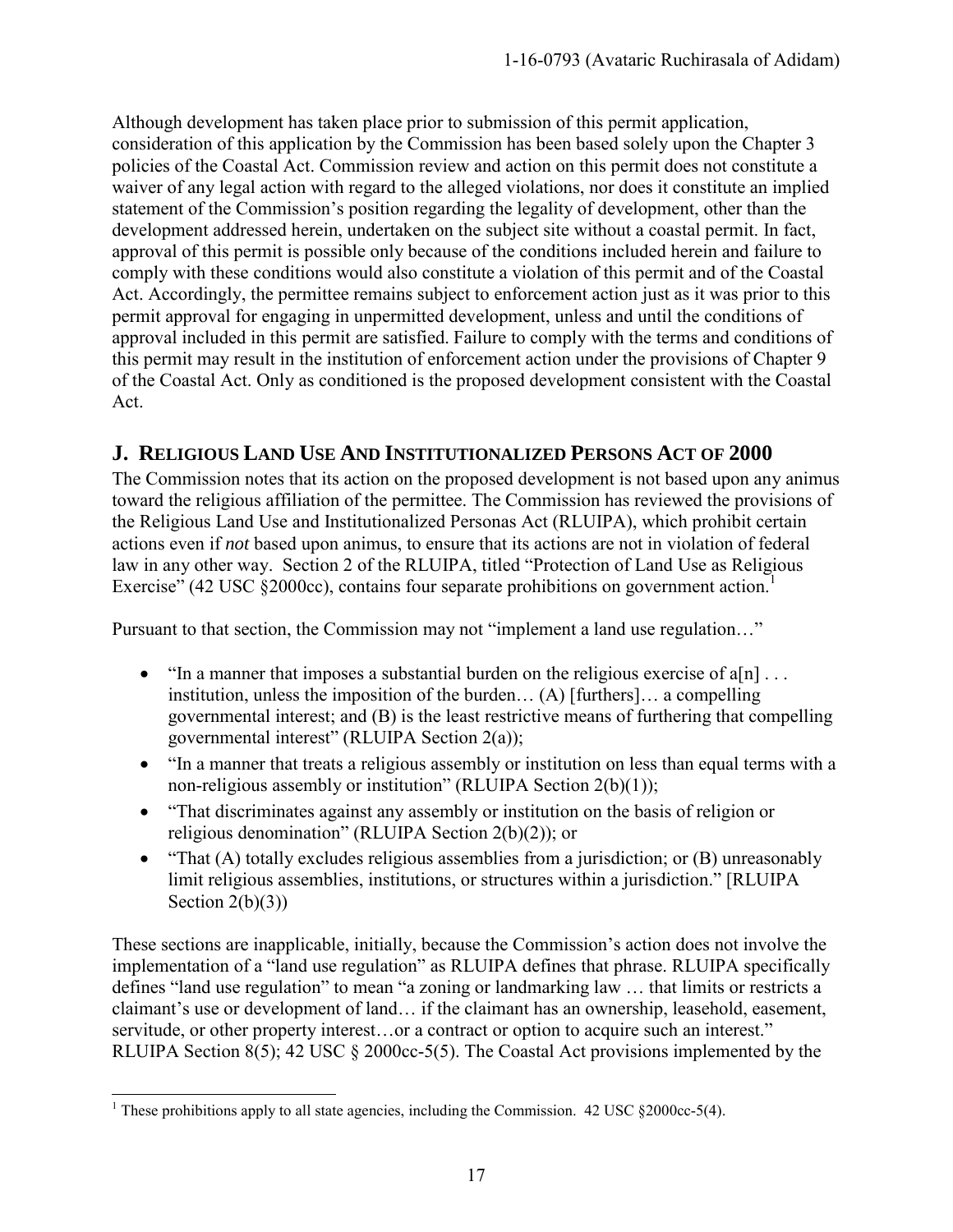Commission's decision are neither zoning nor landmarking laws that limit or restrict the permittee use or development of the subject property.

Furthermore, even if the Commission's action were to constitute implementation of a "land use regulation" for purposes of RLUIPA, it meets none of the four criteria listed above. Regarding the first prohibition, in RLUIPA Section 2(a), the Commission notes that the subject site is not used for church assembly and therefore, the Commission's action imposes no substantial burden on the permittee's religious exercise. The proposed amended development is not designed to facilitate the exercise of religion (much less is it central to such exercise). Thus, the imposition of conditions on the project by the Commission with the proposed revisions would not burden the permittee's exercise of religion, much less pose a substantially burden to such activity.

Secondly, with respect to RLUIPA Section  $2(b)(1)$ , the Commission's action treats the permittee on terms that are identical to those it would apply to any non-religious entity applying for the same development. It is the nature of the proposed amended development, and the fact that it involves coastal resource impacts, rather than the nature of the permittee, that is critical to the Commission's decision.

Finally, the Commission's action does not discriminate against the permittee on the basis of religion or religious denomination, and it does not exclude or unreasonably limit religious assemblies or institutions from any jurisdiction. Consequently, the Commission concludes that its action on the amended development is not in violation of the Religious Land Use and Institutionalized persons Act of 2000.

## <span id="page-17-0"></span>**K. CALIFORNIA ENVIRONMENTAL QUALITY ACT (CEQA)**

The County of Humboldt determined the proposed project to be categorically exempt from CEQA under section 15304 ("minor public or private alterations in the condition of land, water, and/or vegetation which do not involve removal of healthy, mature, scenic trees except for forestry or agricultural purposes").

Section 13906 of the Commission's administrative regulations requires Coastal Commission approval of a CDP application to be supported by findings showing that the application, as modified by any conditions of approval, is consistent with any applicable requirements of the California Environmental Quality Act (CEQA). Section 21080.5(d) (2)(A) of CEQA prohibits a proposed development from being approved if there are feasible alternatives or feasible mitigation measures available, which would significantly lessen any significant effect that the activity may have on the environment.

The Coastal Commission's review and analysis of CDP applications has been certified by the Secretary of Resources as being the functional equivalent of environmental review under CEQA. As a responsible agency, the Commission conducted its analysis of the potential impacts of the proposed development that the Commission is authorized by the Coastal Act to review. The Commission has reviewed the relevant coastal resource issues associated with the proposed project and has identified appropriate and necessary conditions to assure protection of coastal resources consistent with the requirements of the Coastal Act. The staff report discusses the relevant coastal resource issues with the proposed development. All public comments received to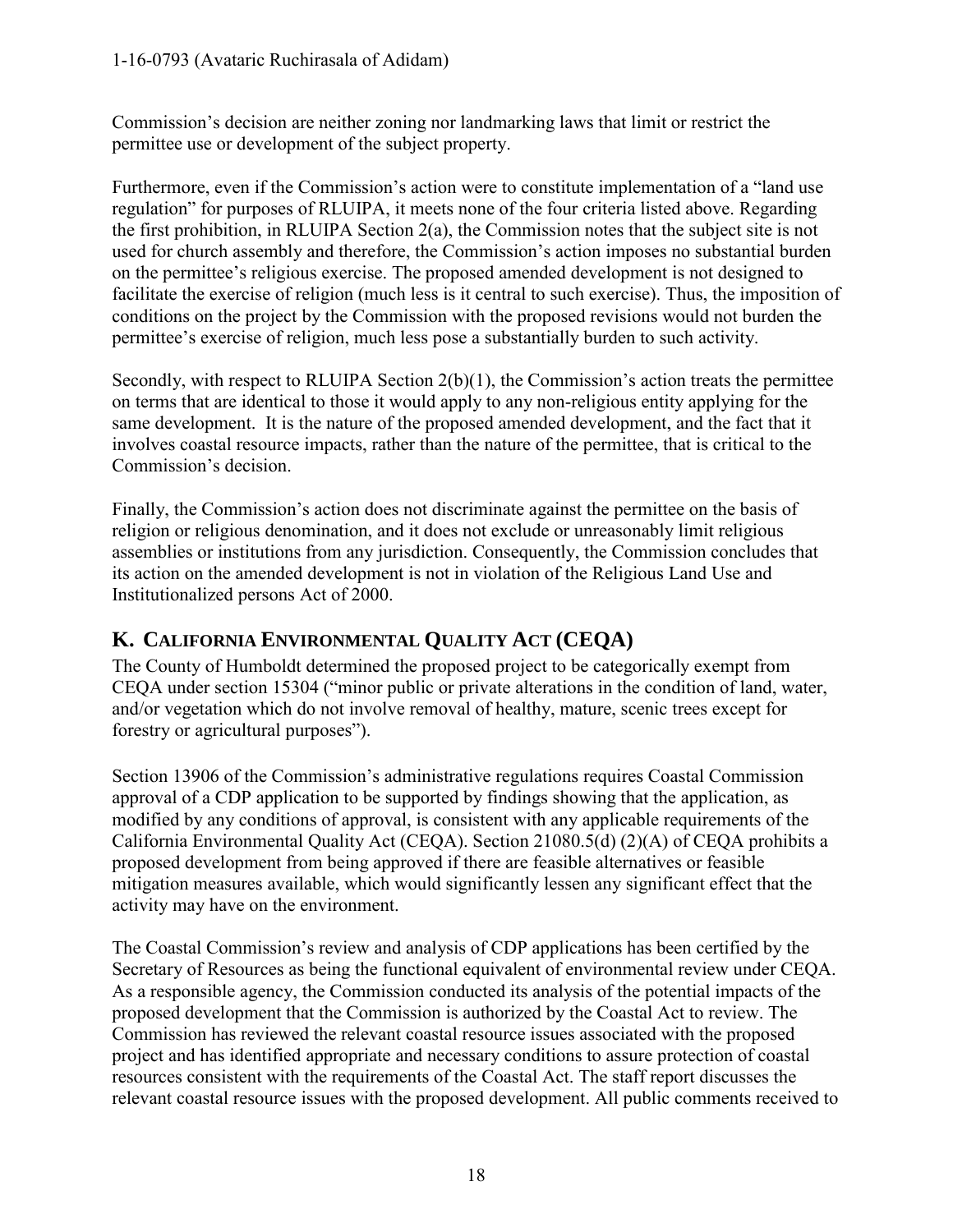date have been addressed in the staff report, including staff's oral presentation and the findings adopted by the Commission. The Commission incorporates its findings on Coastal Act consistency at this point as if set forth in full. As conditioned, there are no additional feasible alternatives or feasible mitigation measures available, beyond those required, which would substantially lessen any significant adverse environmental effect that approval of the proposed project, as modified, would have on the environment. Therefore, the Commission finds that the proposed project can be found to be consistent with the Coastal Act and CEQA section  $21080.5(d)(2)(A)$ .